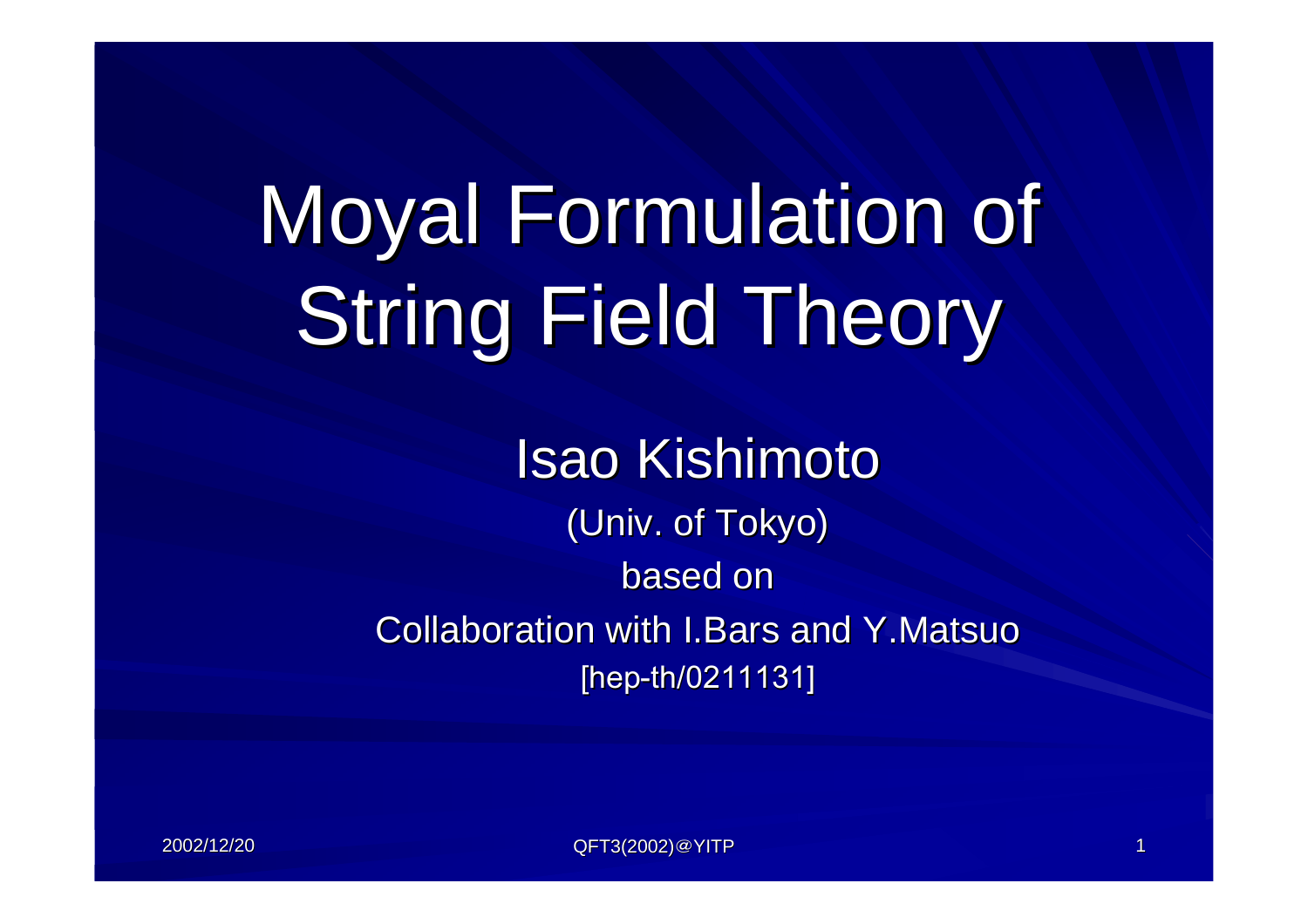# Introduction

• Witten's String Field Theory (1986)

$$
S = -\frac{1}{g^2} \left[ \frac{1}{2} \langle \Psi, Q_B \Psi \rangle + \frac{1}{3} \langle \Psi, \Psi * \Psi \rangle \right]
$$

It was used recently:

Noncommutative boom, Sen's conjecture, VSFT conjecture,…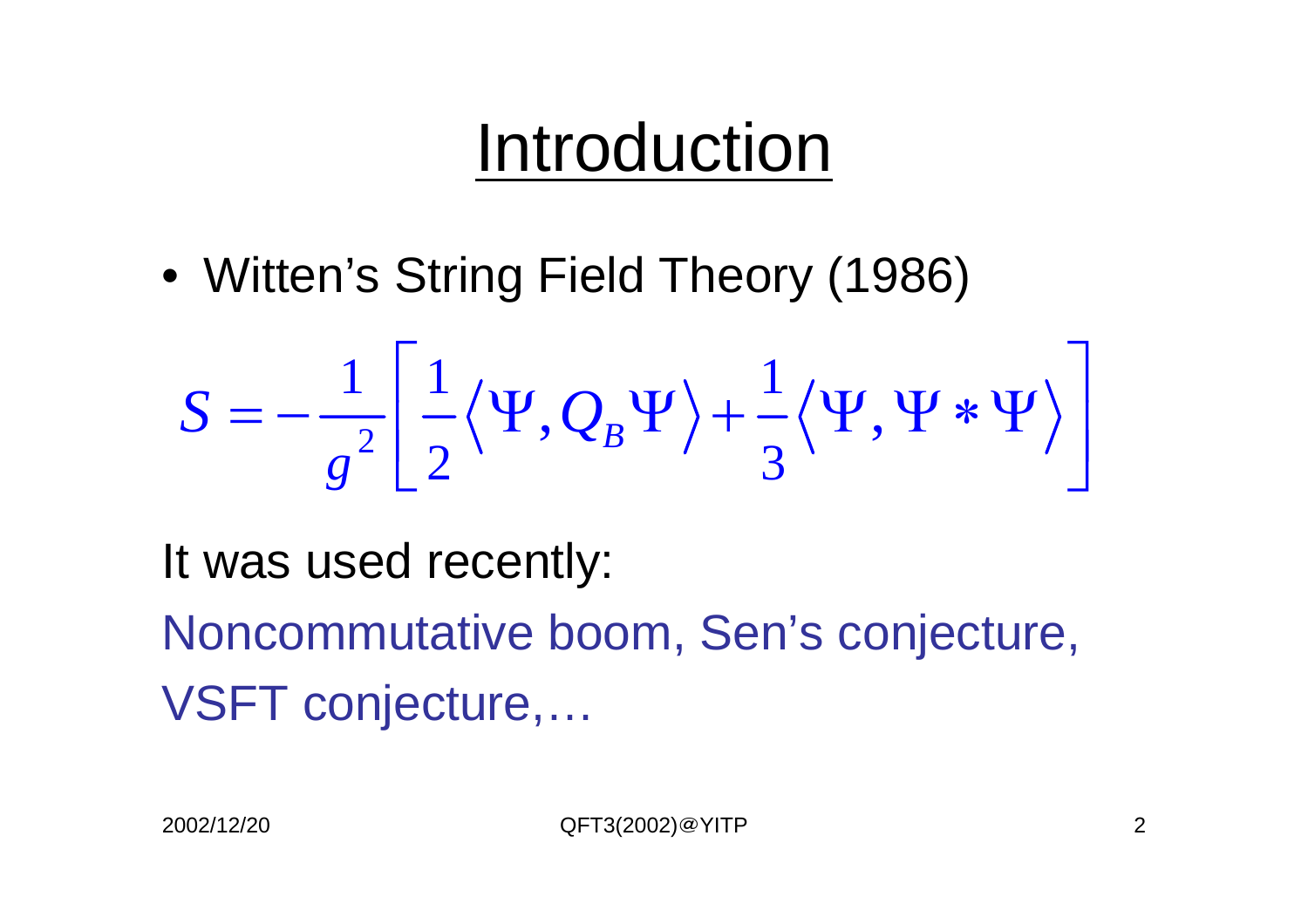• Moyal approach

[Bars(2001),Bars-Matsuo(2002)]

# Witten's \* → Moyal ★ and regularization fixed!

$$
\bigstar = \exp\left(\frac{i\theta}{2} \sum_{e} \left( \overrightarrow{\frac{\partial}{\partial x_e} \frac{\partial}{\partial p_e}} - \overrightarrow{\frac{\partial}{\partial p_e} \frac{\partial}{\partial x_e}} \right)\right)
$$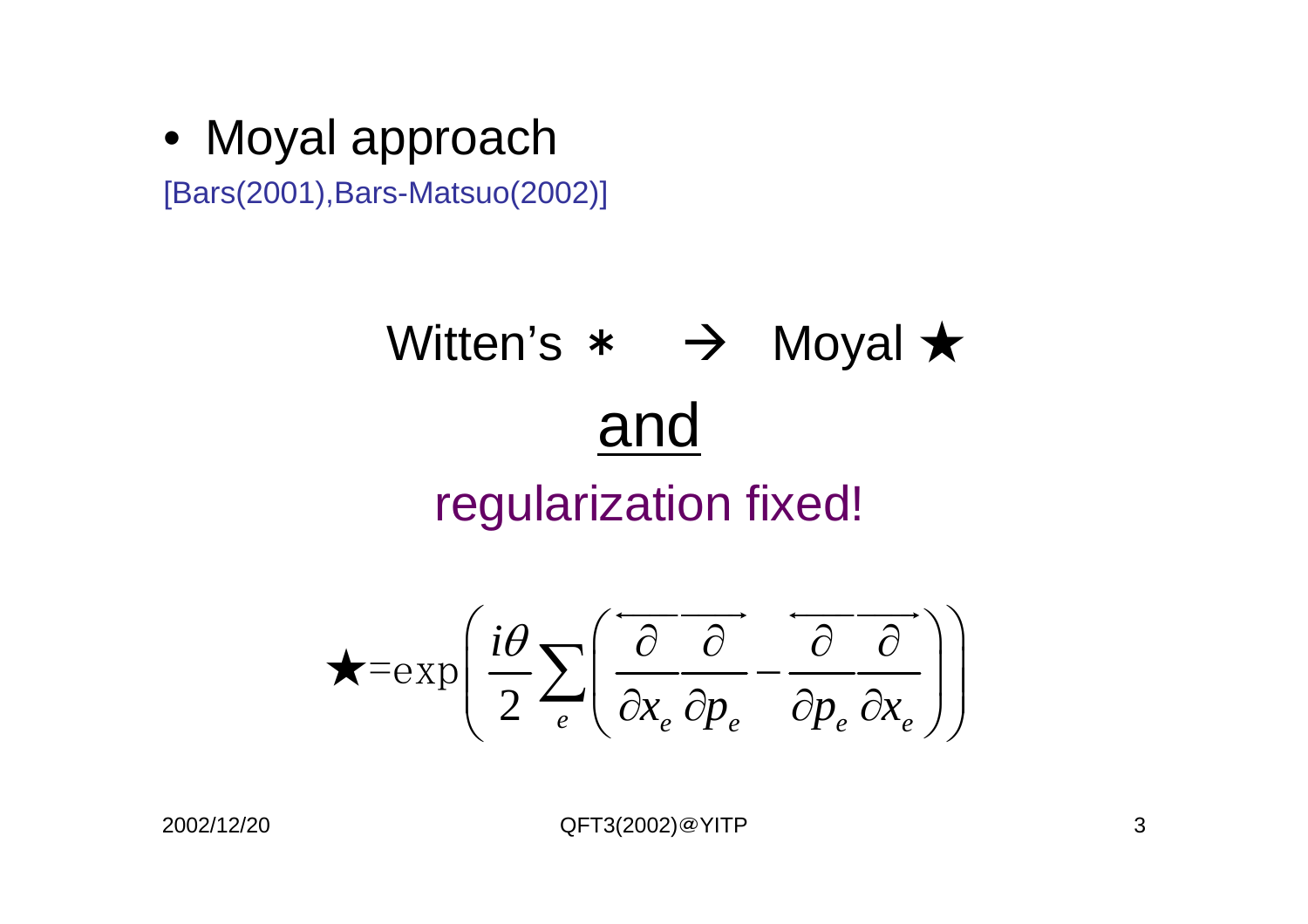# **Half-string formulation**

• Witten's \* product  $\sim$  Matrix product



[RSZ, Gross-Taylor, Kawan o-Okuy ama]



Half-string formulation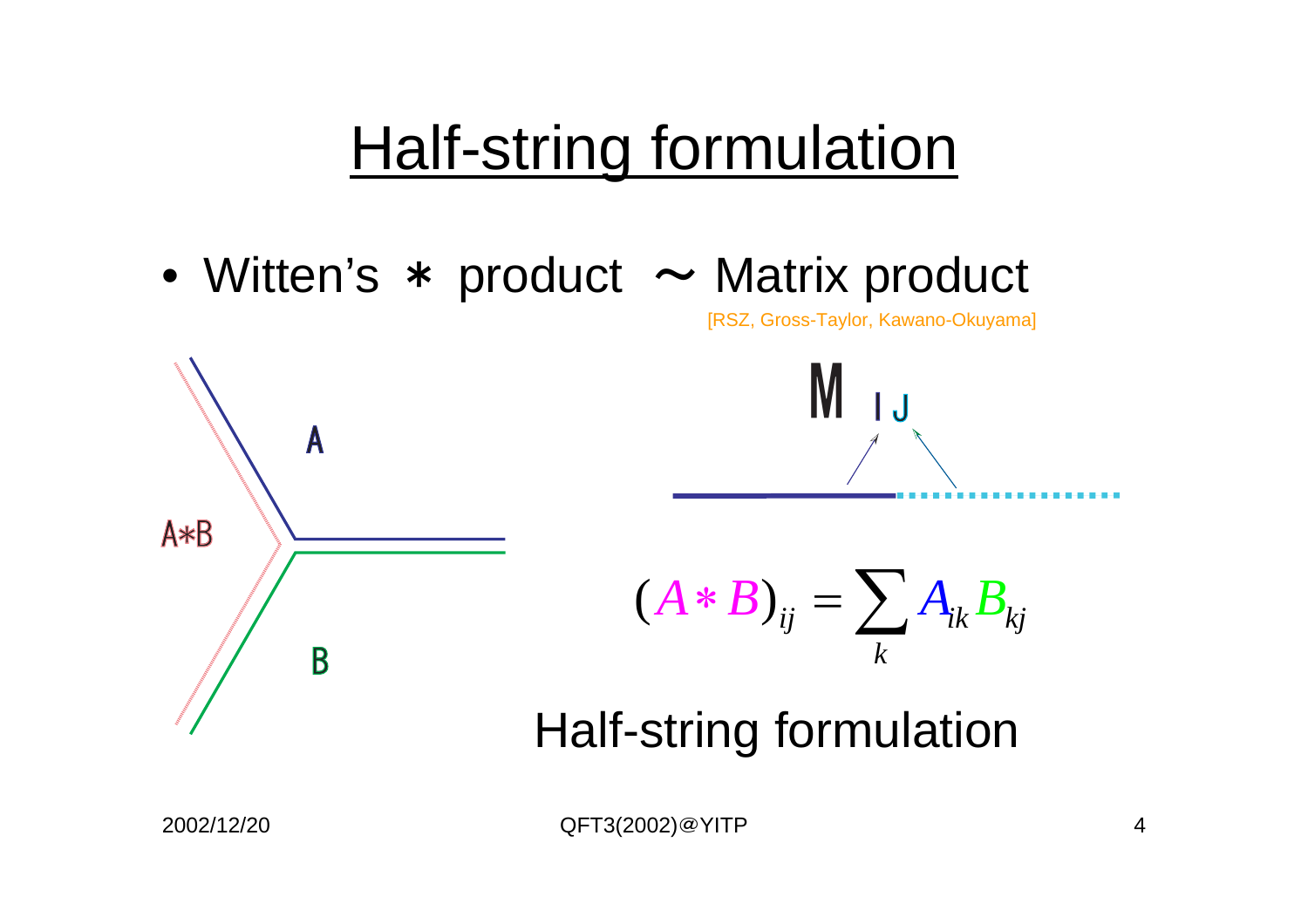• Mode expansion  $\rightarrow$  Splitting

$$
\Psi\left[X(\sigma)\right] \Rightarrow \widehat{\Psi}\left[\overline{x}, l_o, r_o\right],
$$
  

$$
\widehat{\Psi * \Psi'}\left[\overline{x}, l_o, r_o\right] = \int dk_o \widehat{\Psi}\left[\overline{x}, l_o, k_o\right] \widehat{\Psi'}\left[\overline{x}, k_o, r_o\right]
$$

#### • Moyal formulation

By Fourier transformation, the above product can be rewritten using Moyal ★ product [I.Bars] :

$$
A\left[\overline{x}, x_e, p_e\right] = \det^{d/2}\left(2T\right) \int dx_o \exp\left(-i\frac{2}{\theta} p_e T_{eo} x_o\right) \widehat{\Psi}\left[\overline{x}, x_o + R_{oe} x_e, -x_o + R_{oe} x_e\right]
$$

$$
= \det^{d/2}\left(2T\right) \int dx_o \exp\left(-i\frac{2}{\theta} p_e T_{eo} x_o\right) \Psi\left[\overline{x} + w_e x_e, x_e, x_o\right],
$$

 $2 \left( \frac{\partial}{\partial x_e} \partial p_e \right) \partial p_e \partial x_e$ *i*  $\int_{a}^{b}$  *z p p p p x p x*  $\left(\frac{i\theta}{2}\sum_{e}\left(\overline{\frac{\partial}{\partial x_{e}}\frac{\partial}{\partial p_{e}}}-\overline{\frac{\partial}{\partial p_{e}}\frac{\partial}{\partial x_{e}}}\right)\right)$ ∑ HJJJ JJJG HJJJJJJG Witten' \*product b ecomes Moyal product: ★=exp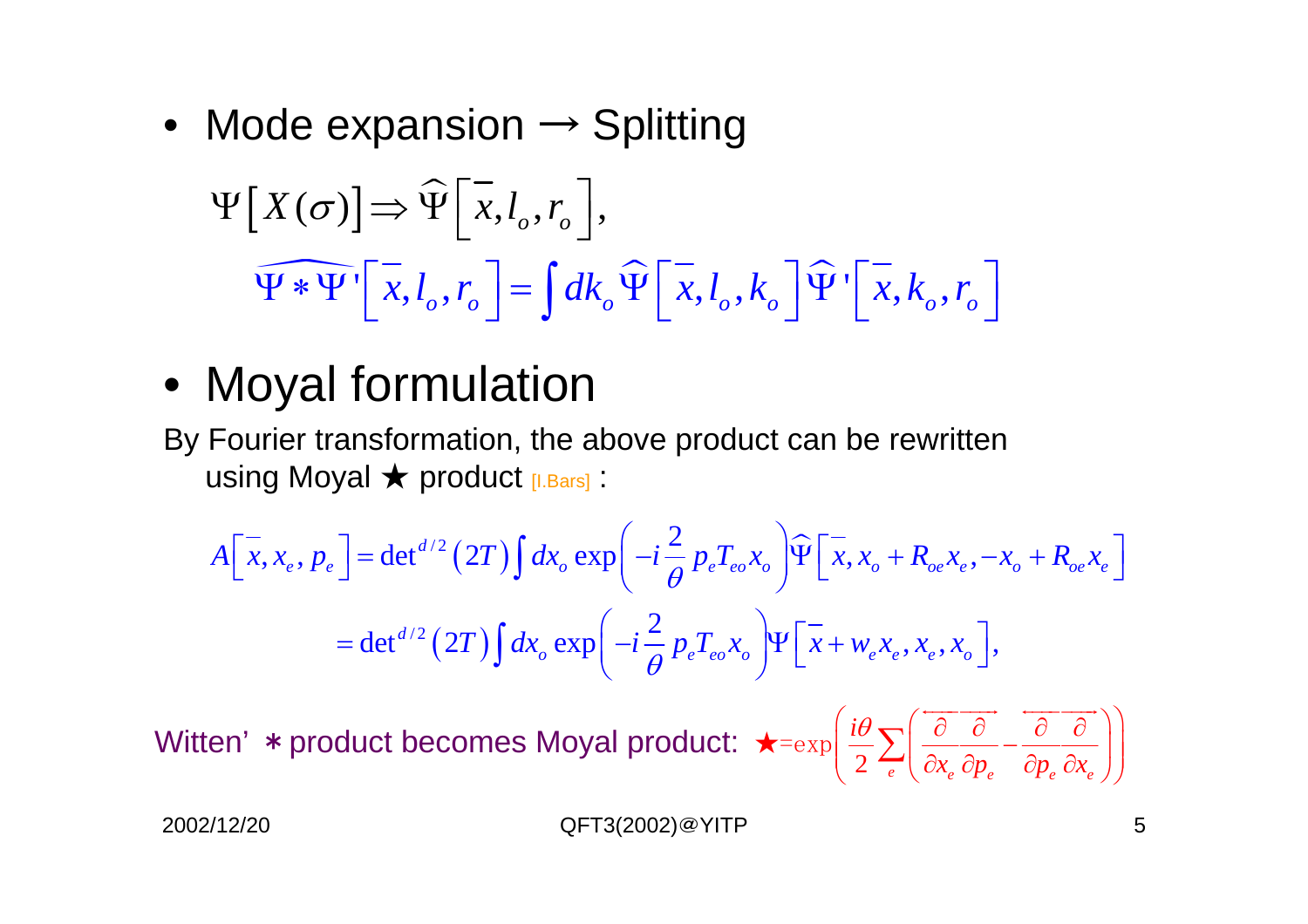Here 
$$
T_{eo} = \frac{4}{\pi} \int_0^{\pi/2} d\sigma \cos(e\sigma) \cos(o\sigma), \quad w_e = -\sqrt{2} \cos \frac{e\pi}{2}
$$

$$
\sum_e R_{oe} T_{eo} = \delta_{oo}, \sum_o T_{eo} R_{oe} = \delta_{ee}, \quad \text{more explicitly,}
$$

$$
T_{eo} = \frac{4\sigma i^{o-e+1}}{\pi (e^2 - o^2)}, R_{oe} = \frac{4e^2 i^{o-e+1}}{\pi o (e^2 - o^2)}, w_e = \sqrt{2} i^{-e+2}, v_o = \frac{2\sqrt{2} i^{o-1}}{\pi o}.
$$

These matrices and vectors satisfy

$$
R_{oe} = o^{-2}T_{eo}e^{2}, R_{oe} = T_{eo} + v_o w_e, v_o = \sum_e T_{eo}w_e, w_e = \sum_o R_{oe}v_o.
$$

•However, there is a subtlety: associativity anomaly of  $\infty \times \infty$  matrices. [Bars-M atsuo]  $TV = 0,$   $TT = 1,$   $TT$  $=1\,$ − $-\nu\nu$ .

This situation causes ambiguity in computation, for example,

$$
R(Tv) = R \cdot 0 = 0 \qquad v.s. \quad (RT)v = 1 \cdot v = v.
$$

We need appropriate regularization!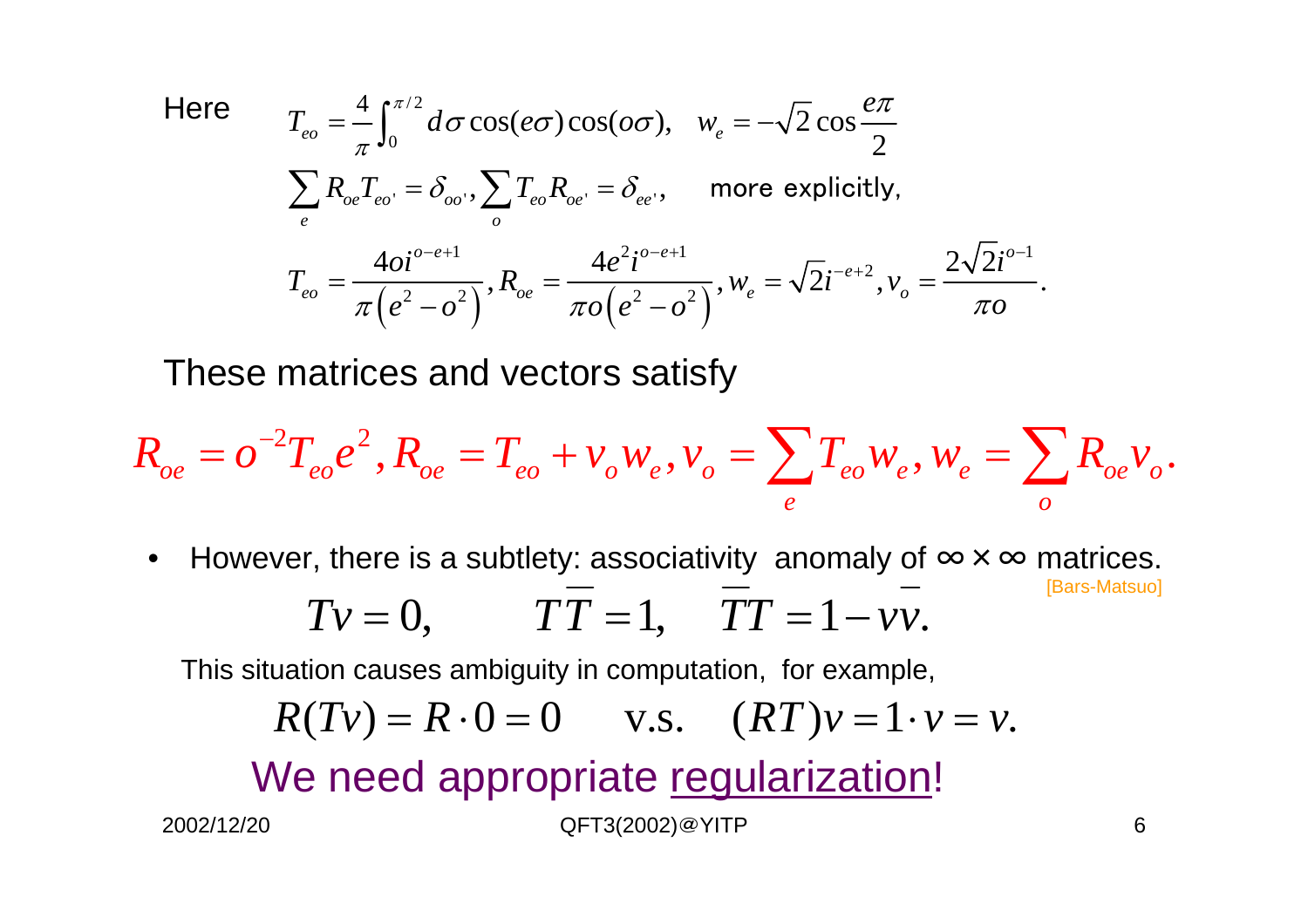### Moyal formulation of String Field Theory

• <u>Setup</u>:

For arbitrary

$$
K_e
$$
,  $K_o$ ,  $N$  ( $e = 2, 4, ..., 2N$ ,  $o = 1, 3, ..., 2N - 1$ ),  
define matrices  $R$ ,  $T$  and vectors  $w$ ,  $v$ :

$$
R = \kappa_o^{-2} \overline{T} \kappa_e^2, \quad R = \overline{T} + \nu \overline{w}, \quad \nu = \overline{T} w, \quad w = \overline{R} v.
$$

In fact, we can solve them explicitly:

$$
T_{eo} = \frac{w_e v_o \kappa_o^2}{\kappa_e^2 - \kappa_o^2}, \quad R_{oe} = \frac{w_e v_o \kappa_e^2}{\kappa_e^2 - \kappa_o^2}, \quad w_e^2 = \frac{\prod_{o'} (\kappa_e^2 / \kappa_{o'}^2 - 1)}{\prod_{e' \neq e} (\kappa_e^2 / \kappa_{e'}^2 - 1)}, \quad v_o^2 = \frac{\prod_{e'} (1 - \kappa_o^2 / \kappa_{e'}^2)}{\prod_{o' \neq o} (1 - \kappa_o^2 / \kappa_{o'}^2)}.
$$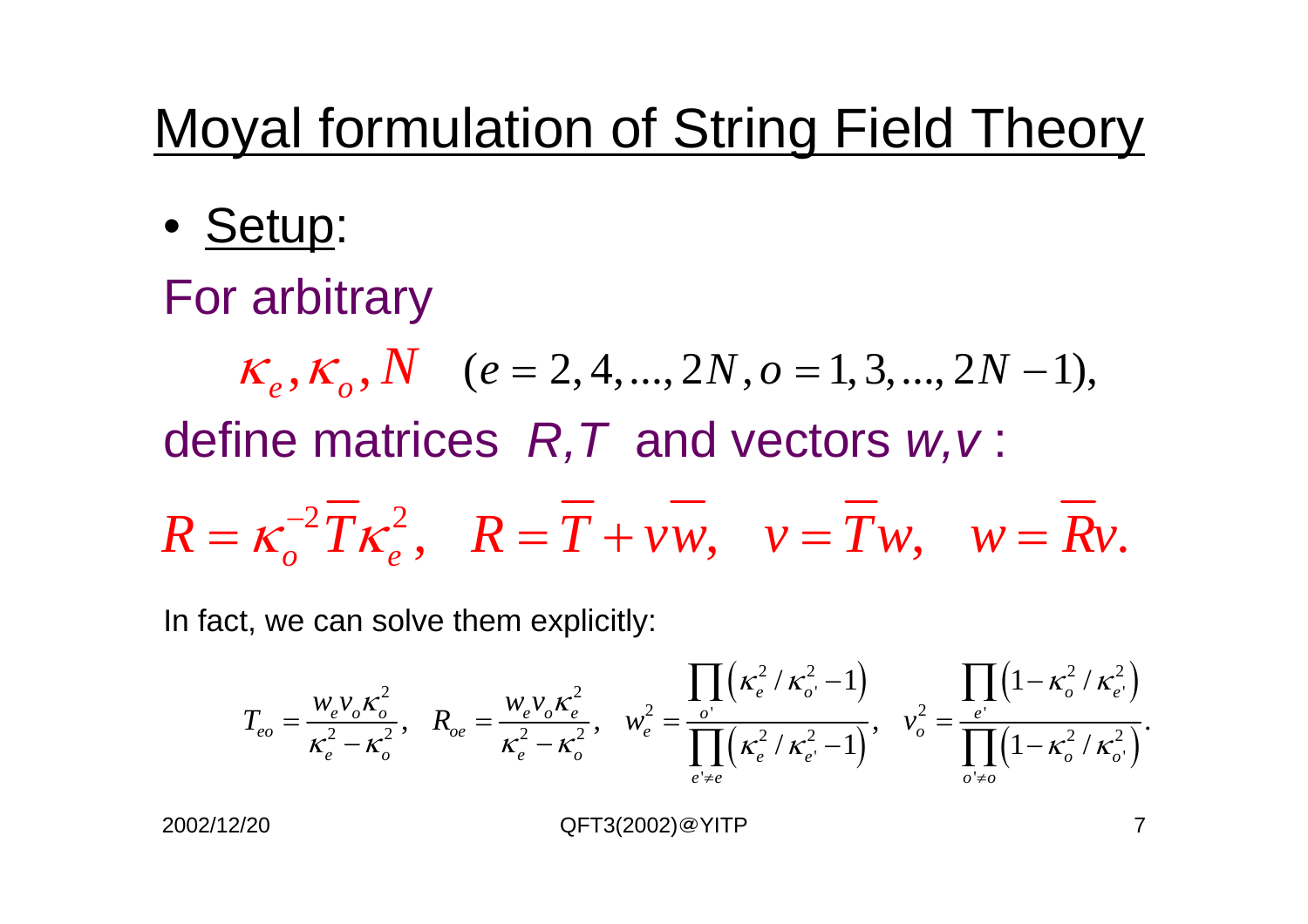• Some relations:

$$
TR = 1, RT = 1, \overline{RR} = 1 + \overline{vw}, \overline{TT} = 1 - \overline{vv},
$$
\n
$$
\overline{TT} = 1 - \frac{\overline{vw}}{1 + \overline{w}w}, \overline{TV} = \frac{\overline{w}}{1 + \overline{w}w} = \frac{\overline{w}w}{1 + \overline{w}w},
$$
\n
$$
Rw = v\left(1 + \overline{w}w\right), \overline{RR} = 1 + v\overline{v}\left(1 + \overline{w}w\right),
$$
\nModified!

\n
$$
1 + \overline{w}w = \frac{\prod_{e} \kappa_e^2}{\prod_{o} \kappa_o^2}.
$$

 $\mathbb{X}$  In the case of  $\kappa_e = e, \kappa_o = o, N = \infty$  (then  $ww = \infty$ ) these quantities reproduce original ones of Witten's SFT. We should take this limit at the last stage of computation to avoid subtlety of infinite matrices.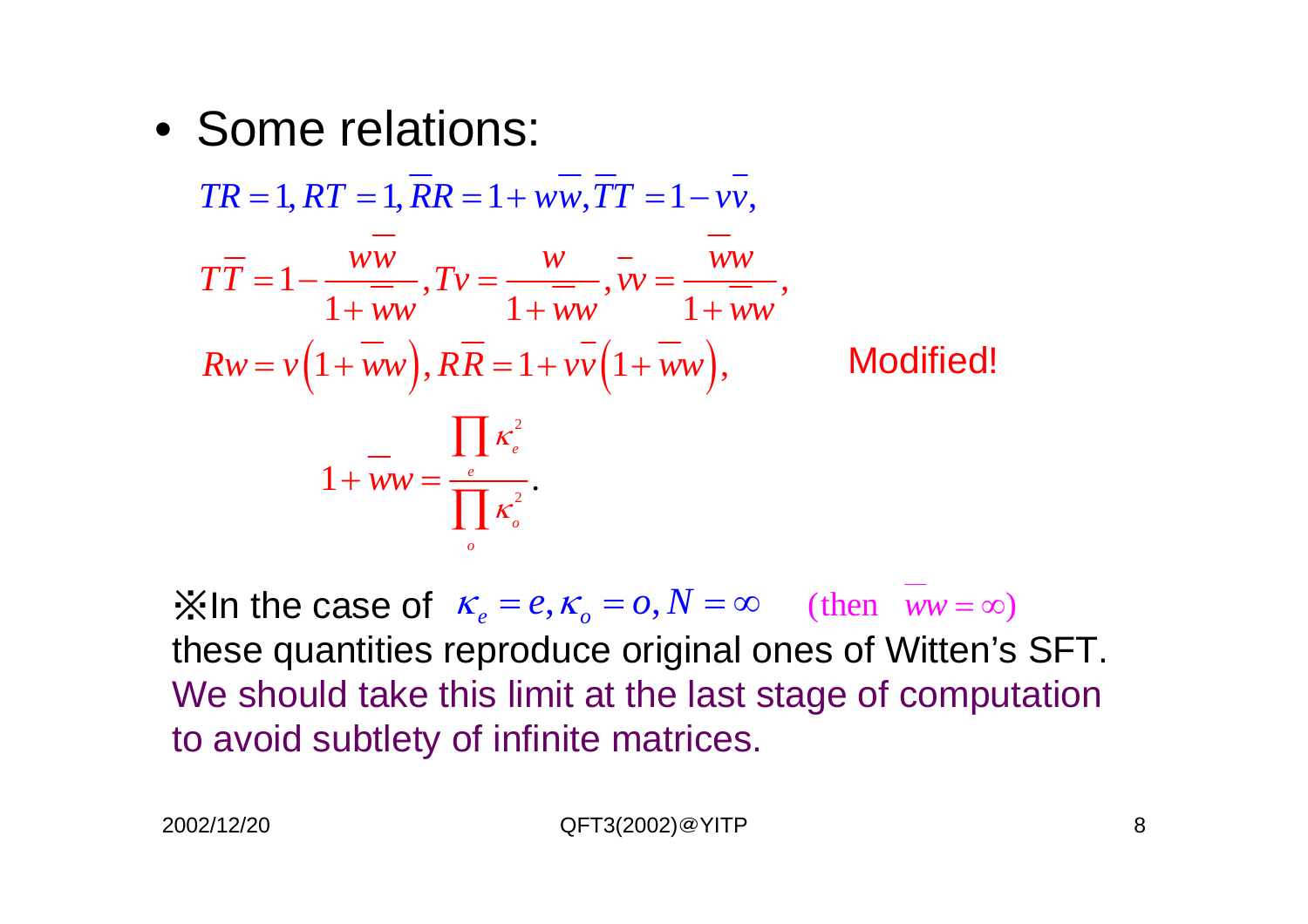Using the transformation from conventional string field,

$$
A\left[x, x_e, p_e\right] = \det^{d/2}\left(2T\right)\int dx_o \exp\left(-i\frac{2}{\theta}p_e T_{eo} x_o\right) \Psi\left[\overline{x} + w_e x_e, x_e, x_o\right],
$$

we have regularized gauge fixed action:

$$
S = \int d^d \vec{x} \text{Tr} \left( \frac{1}{2} A \star (L_0 - 1) A + \frac{1}{3} A \star A \star A \right),
$$
  
\n
$$
\text{Tr} \left( A(\vec{x}, \xi) \right) := \det^{-d/2} (2\pi \sigma) \int d\xi A(\vec{x}, \xi), \quad \sigma = i\theta \begin{pmatrix} 1 \\ -1 \end{pmatrix}, \star = \exp \left( \frac{1}{2} \overline{\partial}_{\xi} \sigma \overline{\partial}_{\xi} \right).
$$
  
\n
$$
L_0 = \frac{1}{2} \beta_0^2 - \frac{d}{2} \text{Tr} (\tilde{\kappa}) - \frac{1}{4} \overline{D}_{\xi} M_0^{-1} \tilde{\kappa} D_{\xi} + \overline{\xi} \tilde{\kappa} M_0 \xi,
$$
  
\nwhere 
$$
D_{\xi} = \begin{pmatrix} \partial_{x_e} - i \beta_0 l_s^{-1} w_e \\ \partial_{p_e} \end{pmatrix}, \quad \tilde{\kappa} = \begin{pmatrix} \kappa_e \\ T \kappa_o R \end{pmatrix}
$$

where

2002/12/20 QFT3(2002) @YITP 9

 $x_{\rm s}$   $\sim$  0 s

∂

*e*

 $=$   $\vert$ ,  $K=$ 

*p*

 $r e$   $D_z = \begin{vmatrix} x_e & y_e & y_e \end{vmatrix}$ 

ξ

*e*

*o*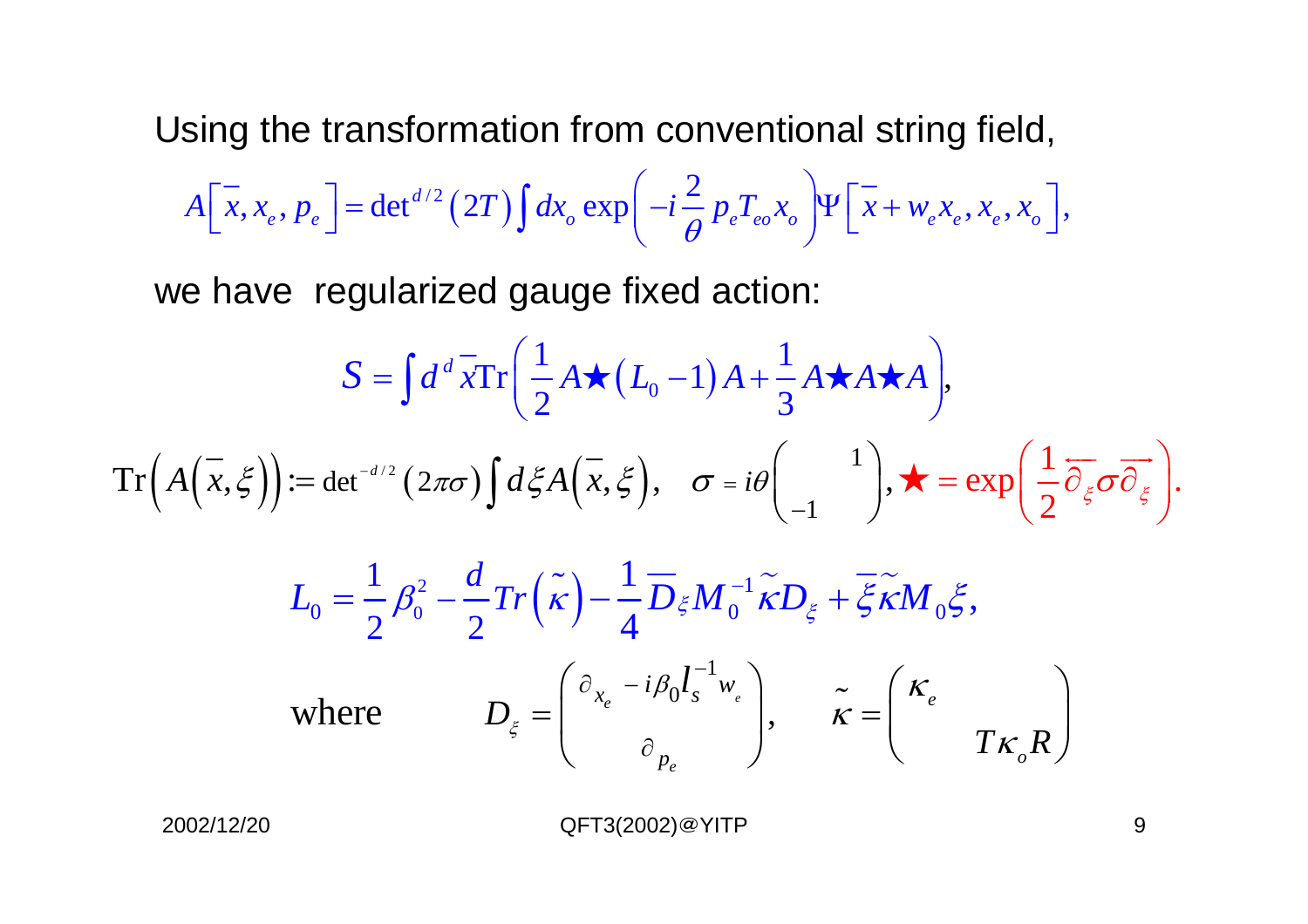We can represent perturbative vacuum as a gaussian:

$$
\left| \Omega \right\rangle \leftrightarrow A_0 \left( \xi \right) = N \exp \left( - \overline{\xi} M_0 \xi \right), \qquad \xi = \begin{pmatrix} x_e \\ p_e \end{pmatrix}, \qquad M_0 = \begin{pmatrix} \frac{\kappa_e}{2l_s^2} & & \\ \frac{2l_s^2}{\theta^2} T \kappa_e^{-1} \overline{T} \end{pmatrix}.
$$

More generally, external states are given by using gaussian:

$$
A_p(\xi) = N e^{-\overline{\xi}M\xi - \overline{\xi}\lambda} e^{ip\overline{x}}.
$$

These form Monoid:

- •Closed under ★ product
- ●**★product is associative**
- •1 is included
- •Every element doesn't have inverse
	- ←∃projectors: sliver, butterfly,...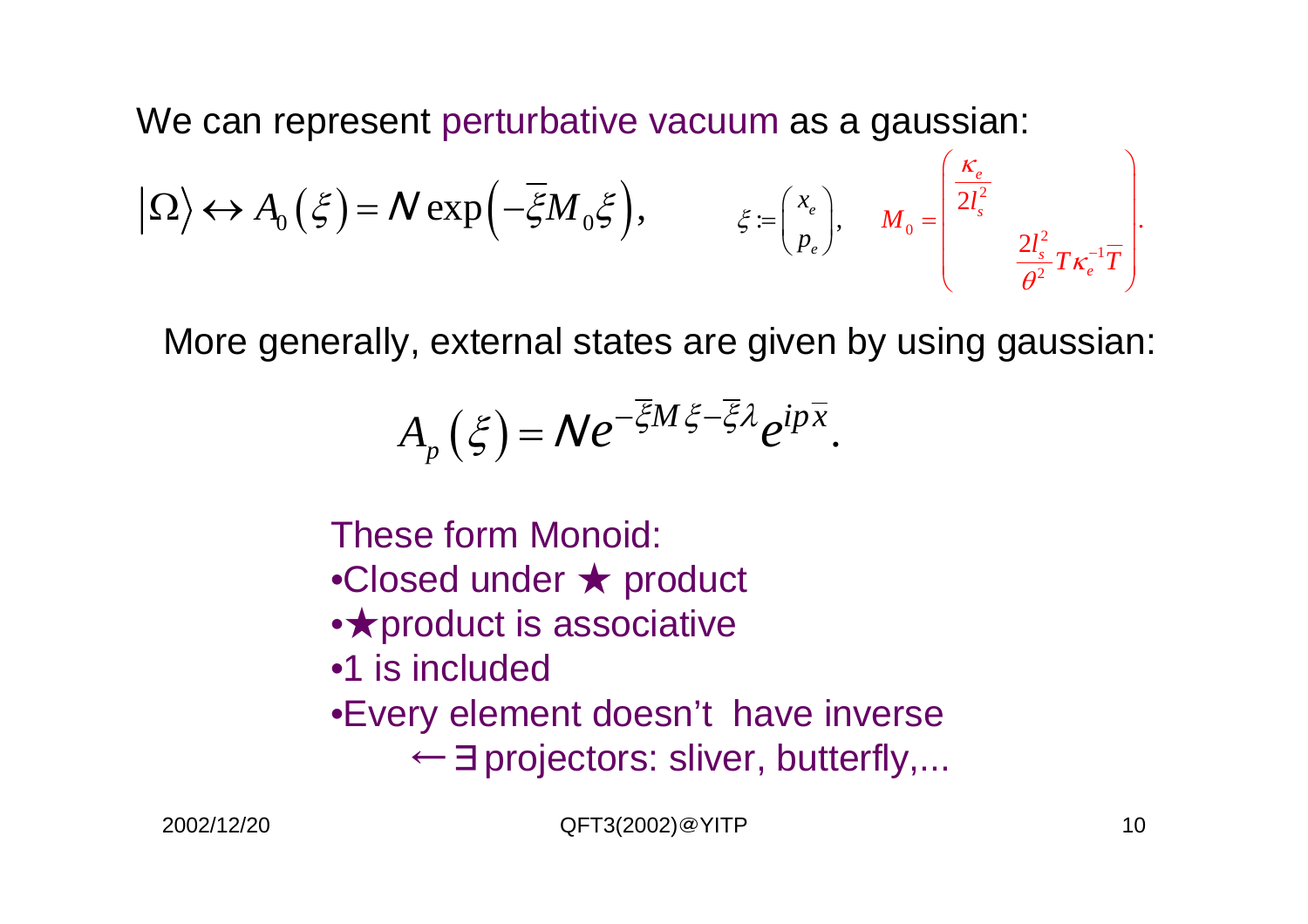### Computing Feynman Graphs with Monoid

• ξ-basis

$$
e^{-\tau L_0}\left(\mathcal{N}e^{-\overline{\xi}M\xi-\overline{\xi}\lambda}e^{ip\overline{x}}\right)=\mathcal{N}(\tau)e^{-\overline{\xi}M(\tau)\xi-\overline{\xi}\lambda(\tau)}e^{ip\overline{x}},
$$

where

$$
M(\tau) = \left[\sinh \tau \tilde{\kappa} + \left(\sinh \tau \tilde{\kappa} + M_0 M^{-1} \cosh \tau \tilde{\kappa}\right)^{-1}\right] \left(\cosh \tau \tilde{\kappa}\right)^{-1} M_0,
$$
  

$$
\lambda(\tau) = \left[\left(\cosh \tau \tilde{\kappa} + MM_0^{-1} \sinh \tau \tilde{\kappa}\right)^{-1} \left(\lambda + iwp\right)\right] - iwp,
$$
  

$$
N(\tau) = \frac{Ne^{\frac{-1}{2}\tau_{\rm s}^2 \rho^2 \tau} \exp\left[\frac{1}{4} \left(\overline{\lambda} + iwp\right) \left(M + \coth \tau \tilde{\kappa} M_0\right)^{-1} \left(\lambda + iwp\right)\right]}{\det^{d/2}\left(\frac{1}{2} \left(1 + MM_0^{-1}\right) + \frac{1}{2} \left(1 - MM_0^{-1}\right) e^{-2\tau \tilde{\kappa}}\right)}.
$$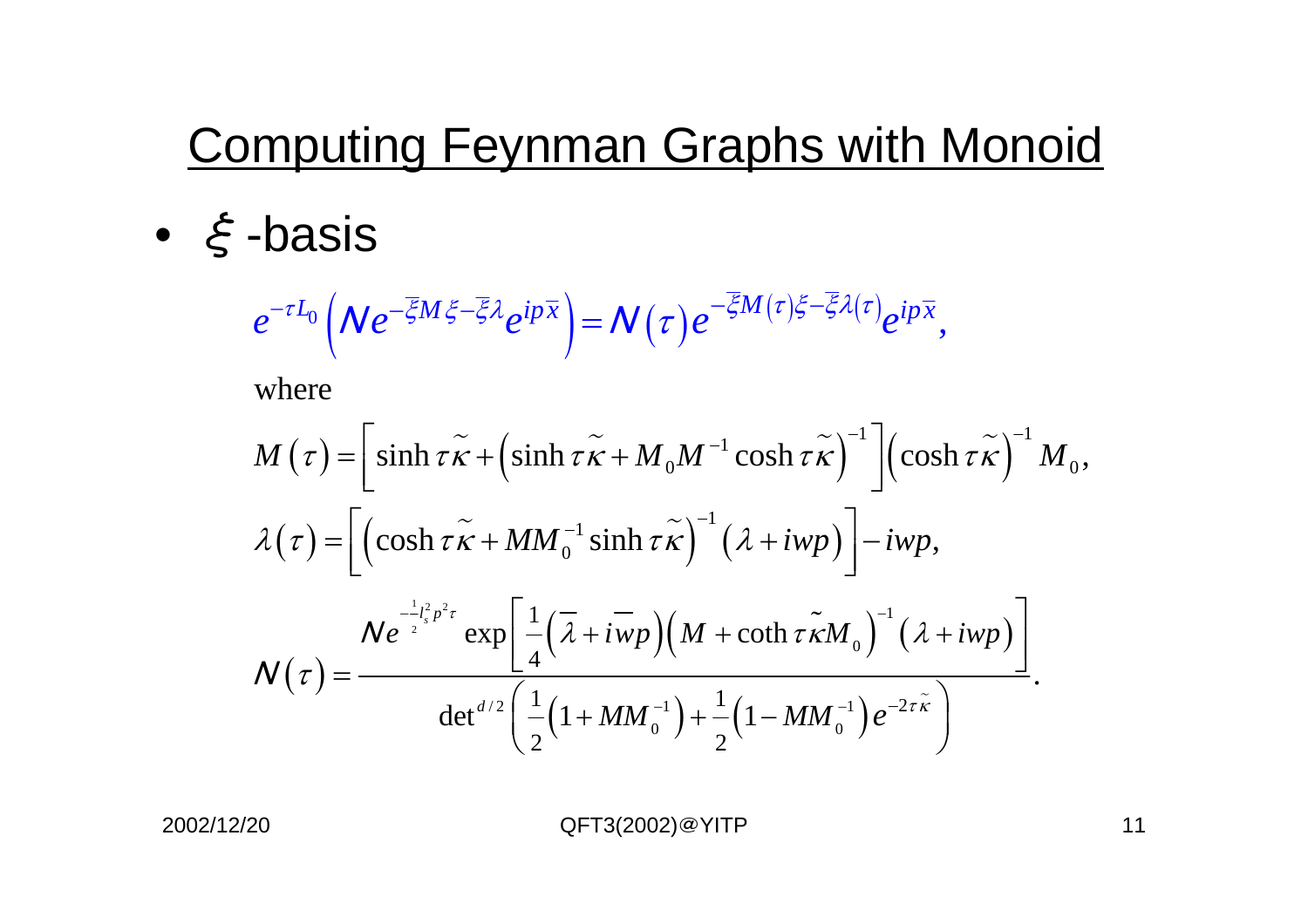#### • Example

$$
_{1}^{2} > - \langle _{4}^{3} = \int d^{d}x \text{Tr} \left( e^{-\tau L_{0}} \left( A_{1} \star A_{2} \right) \star A_{3} \star A_{4} \right).
$$

We can evaluate such quantities using formula:

$$
N_{1}e^{-\overline{\xi}M_{1}\xi-\overline{\xi}\lambda_{1}}e^{ip_{1}\overline{x}}\star N_{2}e^{-\overline{\xi}M_{2}\xi-\overline{\xi}\lambda_{2}}e^{ip_{2}\overline{x}} = N_{12}e^{-\overline{\xi}M_{12}\xi-\overline{\xi}\lambda_{12}}e^{i(p_{1}+p_{2})\overline{x}},
$$
  
\n
$$
m_{1} := M_{1}\sigma, m_{2} := M_{2}\sigma, m_{12} := M_{12}\sigma,
$$
  
\n
$$
m_{12} = (1+m_{2})m_{1}(1+m_{2}m_{1})^{-1} + (1-m_{1})m_{2}(1+m_{1}m_{2})^{-1},
$$
  
\n
$$
\lambda_{12} = (1-m_{1})(1+m_{2}m_{1})^{-1}\lambda_{2} + (1+m_{2})(1+m_{1}m_{2})^{-1}\lambda_{1},
$$
  
\n
$$
N_{12} = \frac{N_{1}N_{2}}{\det^{d/2}(1+m_{2}m_{1})}e^{\frac{1}{4}((\overline{\lambda}_{1}+\overline{\lambda}_{2})\sigma(m_{1}+m_{2})^{-1}(\lambda_{1}+\lambda_{2})-\overline{\lambda}_{12}\sigma m_{12}^{-1}\lambda_{12})},
$$
  
\nTr
$$
(Ne^{-\overline{\xi}M\xi-\overline{\xi}\lambda}e^{ip\overline{x}}) = \frac{Ne^{ip\overline{x}}e^{\frac{1}{4}\overline{\lambda}M^{-1}\lambda}}{\det^{d/2}(2M\sigma)}.
$$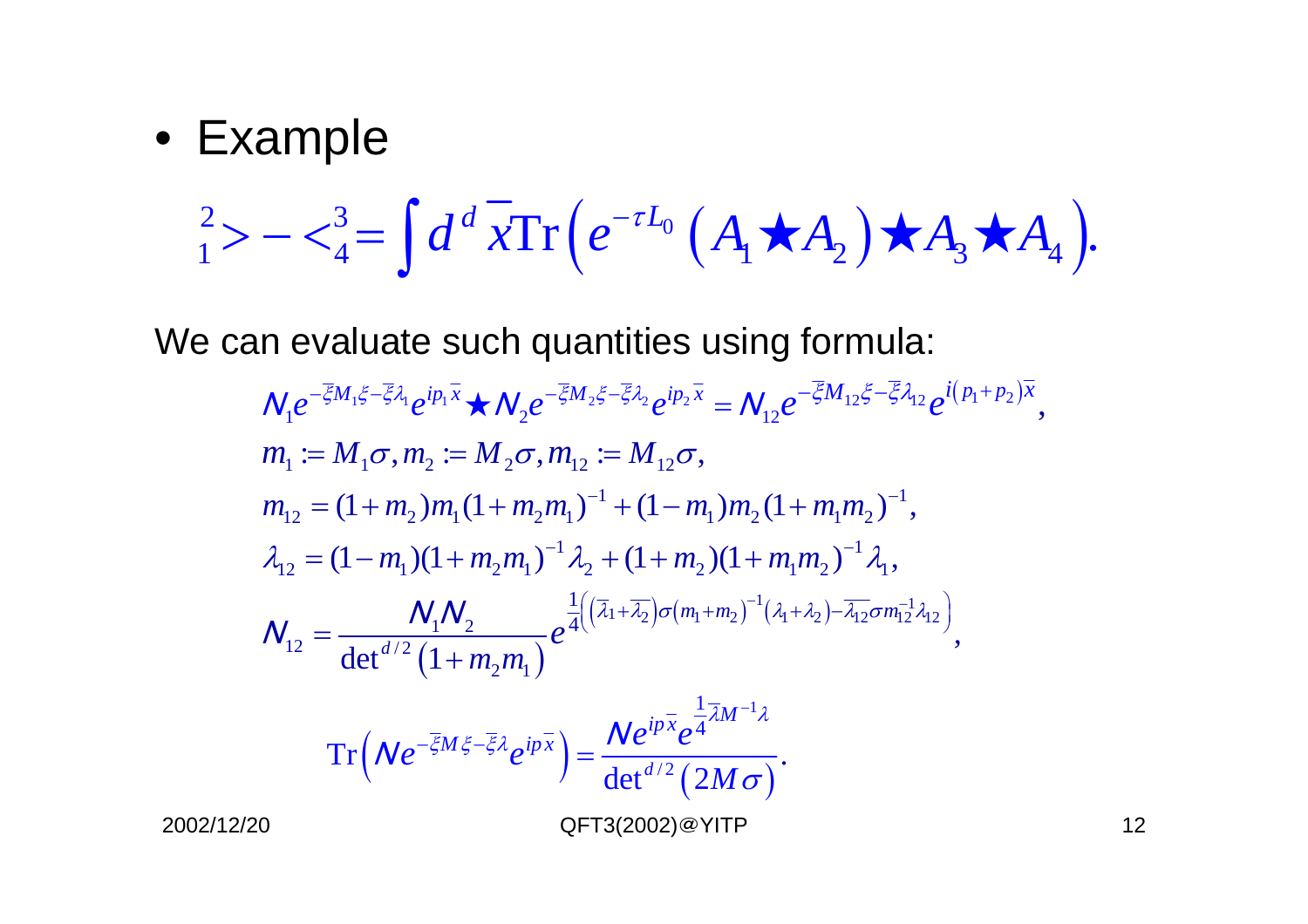• Momentum (Fourier transformed) basis:

$$
\widetilde{A}(\eta) = \int \frac{d\xi}{2\pi} e^{-i\overline{\eta}\xi} A(\xi)
$$

Vertex

$$
\operatorname{Tr}\left(e^{i\overline{\eta_1}\xi}\star\cdots\star e^{i\overline{\eta_1}\xi}\right)=\det^{-d/2}\left(\frac{\sigma}{2\pi}\right)\exp\left(-\frac{1}{2}\sum_{i
$$

Simpler than conventional vertex using Neumann coefficients. The same form as ordinary noncommutative field theory.

#### External state

From gaussian to gaussian:

$$
A_{p}(\xi) = N e^{-\overline{\xi}M\xi - \overline{\xi}\lambda} e^{ip\overline{x}} \longrightarrow \widetilde{A_{p}}(\eta) = \widetilde{N} e^{-\frac{1}{4}\overline{\eta}M^{-1}\eta + \frac{i}{2}\overline{\eta}M^{-1}\lambda} e^{ip\overline{x}}.
$$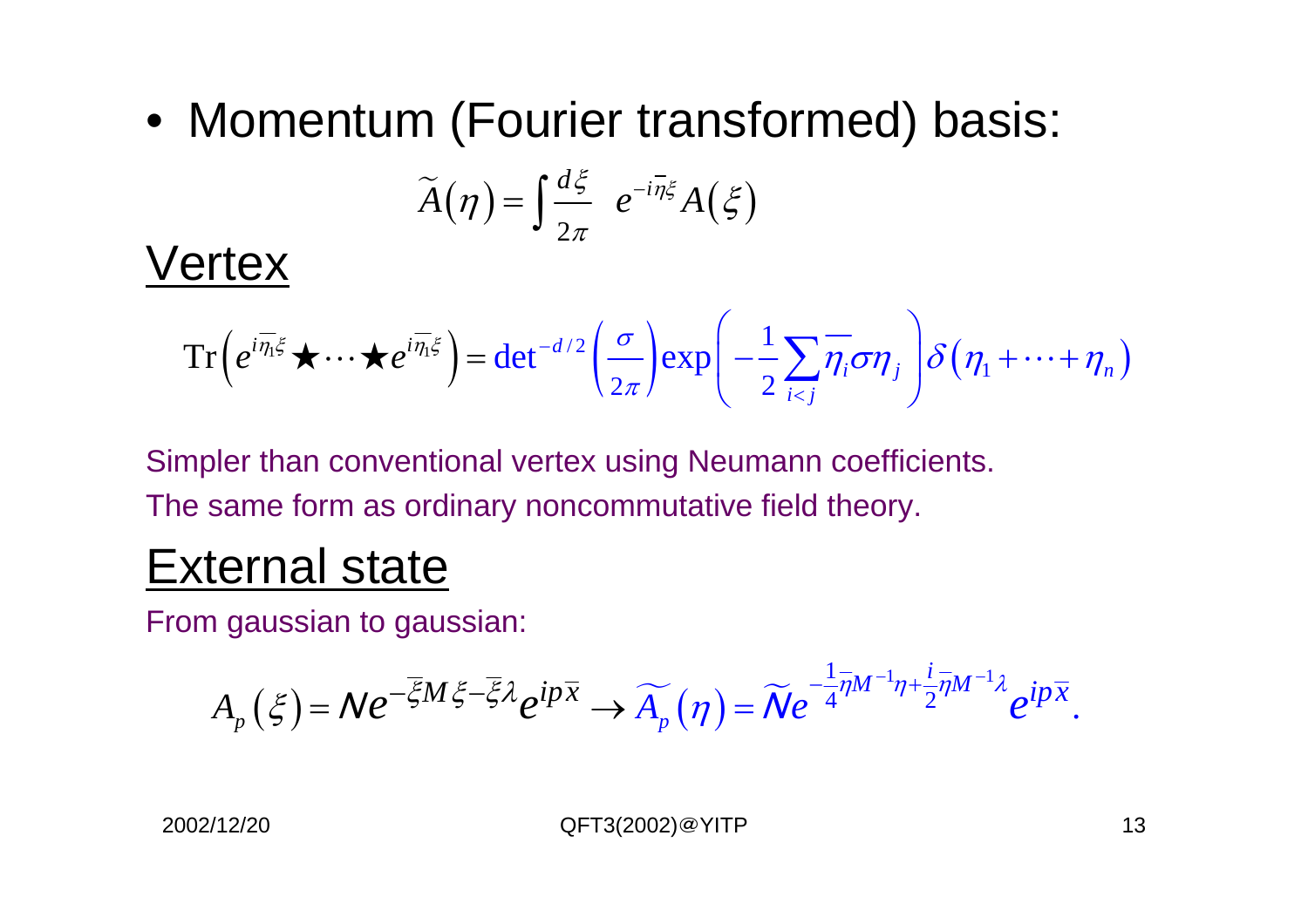#### **Propagator**

Complicated compared to ordinary noncommutative field theory.

$$
\Delta(\eta, \eta^{\prime}, \tau, p) = \int \frac{(d\xi)}{(2\pi)^{2N d}} e^{-i\overline{\eta}\xi} e^{-\tau L_0} e^{i\overline{\eta}\zeta}
$$
  
=  $g(\tau, p) \exp\left(-\overline{\eta}F(\tau)\eta - \overline{\eta}^{\prime}F(\tau)\eta^{\prime} + 2\overline{\eta}G(\tau)\eta^{\prime} + (\overline{\eta} + \overline{\eta}^{\prime})H(\tau, p)\right),$ 

where

$$
g\left(\tau,p\right) = \left(\frac{\theta}{2\pi}\right)^{Nd} \left(1+\overline{w}w\right)^{d/4} \left(\prod_{e>0} \left(1-e^{-2\tau\kappa_e}\right)\prod_{o>0} \left(1-e^{-2\tau\kappa_o}\right)\right)^{-d/2} e^{-\left(\tau/2+\overline{w}\kappa_e^{-1}\tanh(\tau\kappa_e/2)w\right)l_s^2p^2},
$$
  

$$
F\left(\tau\right) = \frac{1}{4}M_0^{-1}\left(\tanh\tau\tilde{\kappa}\right)^{-1}, \quad G\left(\tau\right) = \frac{1}{4}M_0^{-1}\left(\sinh\tau\tilde{\kappa}\right)^{-1}, \quad H\left(\tau,p\right) = \kappa_e^{-1}\tanh\left(\frac{\tau\kappa_e}{2}\right)wl_s^2p^2.
$$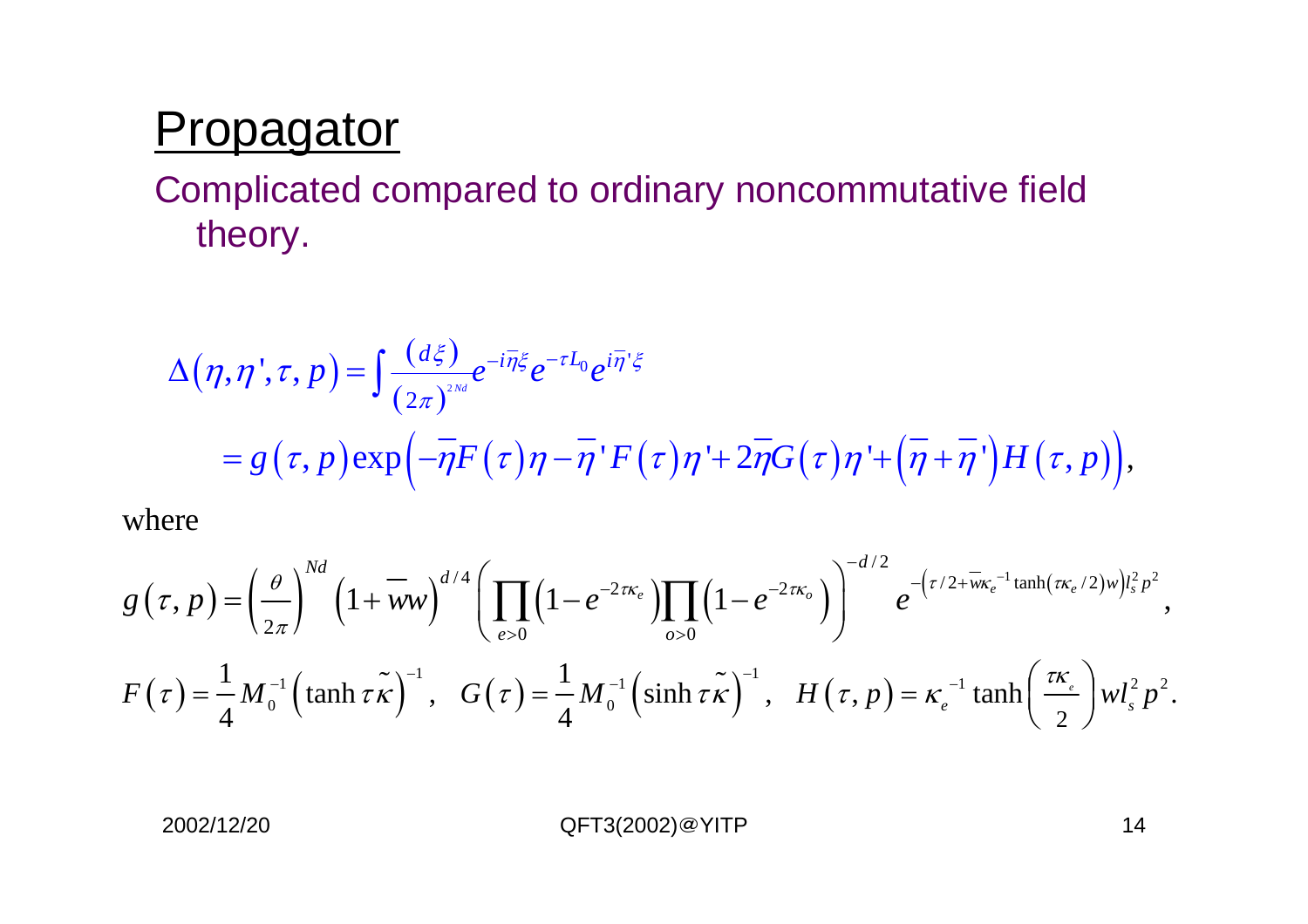• 1-loop vacuum amplitude

$$
\int d^d p \int d\eta \Delta(\eta, \eta, \tau, p) = (2\pi)^{d/2} \int_s^{-d} \tau^{-d/2} \prod_e \left(1 - e^{-\tau \kappa_e}\right)^{-d} \prod_o \left(1 - e^{-\tau \kappa_o}\right)^{-d}.
$$

Correct spectrum!

Note: If we take naïve limit  $\kappa_e = e, \kappa_o = o, N = \infty \Rightarrow ww = \infty$ in  $\boldsymbol{L}_{o}$ first, we have wrong result because  $\int_{0}^{2} -\frac{a}{2} Tr(\tilde{k}) -\frac{1}{4} \overline{D}_{\xi} M_0^{-1} \tilde{\kappa} D_{\xi} + \overline{\xi} \tilde{\kappa}$  $0 - I''(K) - I''(K)$  $\sigma_0 = \frac{1}{2} \beta_0^2 - \frac{a}{2} Tr(k) - \frac{1}{4} D_{\xi} M_0^{-1} k D_{\xi} + \xi k M_0$ 1 1  $4^{25}$   $\frac{1}{2}$   $\frac{1}{2}$   $\frac{1}{2}$   $\frac{1}{2}$   $\frac{1}{2}$   $\frac{1}{2}$   $\frac{1}{2}$ T h e kinetic te r m is w ritten by *d* $L_0 = \frac{1}{2} \beta_0^2 - \frac{1}{2} Tr(k) - \frac{1}{4} D_{\xi} M_0^{-1} k D_{\xi} + \xi k M_0 \xi$ ∼

$$
M_0^{-1}\widetilde{\kappa} = \begin{pmatrix} 2l_s^2 & & \\ & \theta^2 & \\ & & 2l_s^2 \end{pmatrix}, \qquad \widetilde{\kappa}M_0 = \begin{pmatrix} \frac{\kappa_e^2}{2l_s^2} & & \\ & \frac{2l_s^2}{\theta^2} & \\ & & \frac{2l_s^2}{\theta^2} & \\ & & \theta^2 \end{pmatrix}, \qquad T\overline{T} = 1 - \frac{ww}{1+ww} \rightarrow 1.
$$

2 2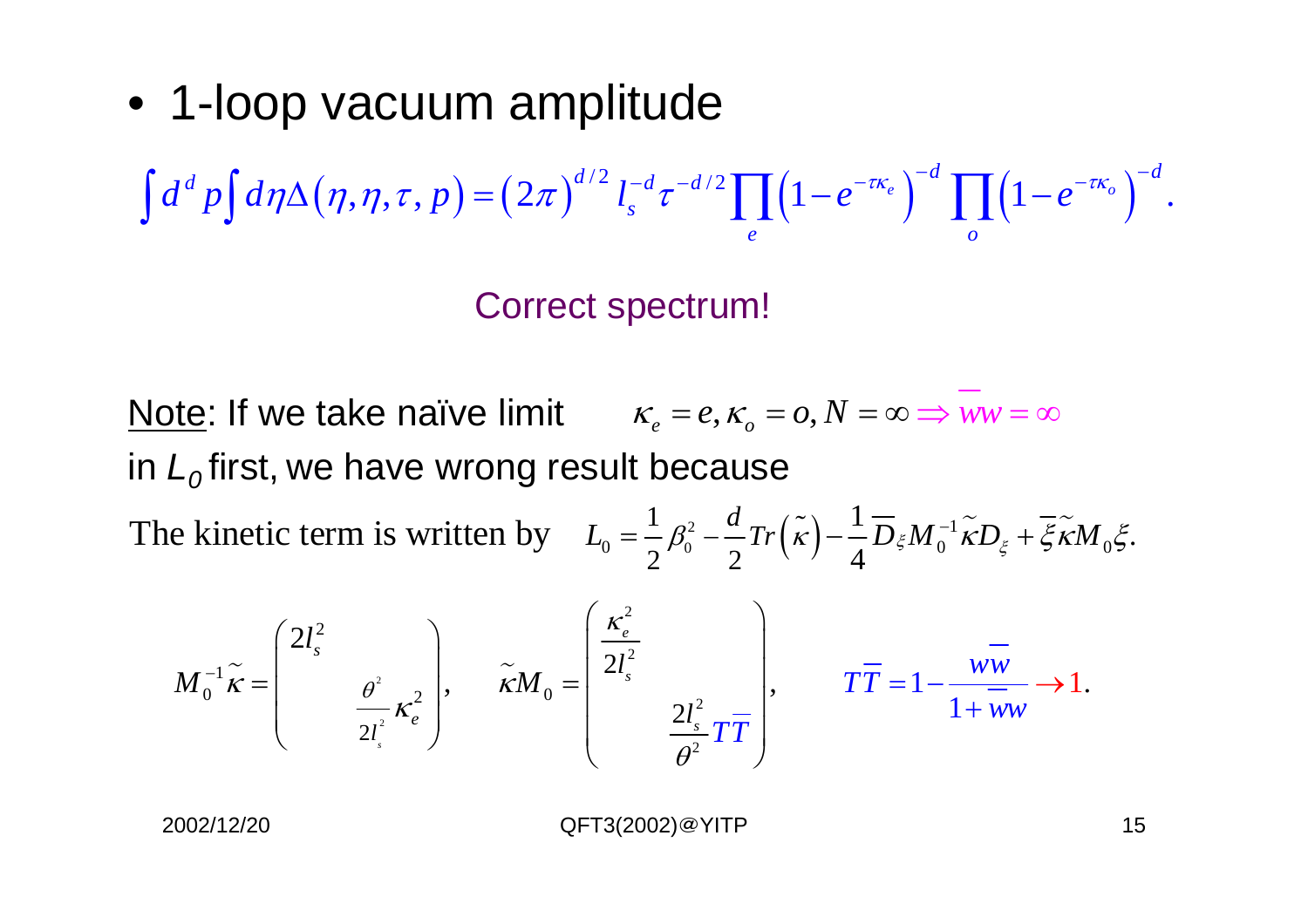## bc-ghost sector

We have constructed Moyal formulation of  $bc\text{-}$ ghost sector in the same way.  $E = F|E|$ 

*Half-string*  → *Moyal formulation*

There are some differences:

- ï• b(σ) is expanded by *sine* mode in full-string.
- $\bullet$ •  $c(\sigma)$  satisfies *anti*-overlapping condition.
- ï Moyal ★ is defined by Grassmann *odd*  variables : non-*anti*commutative product.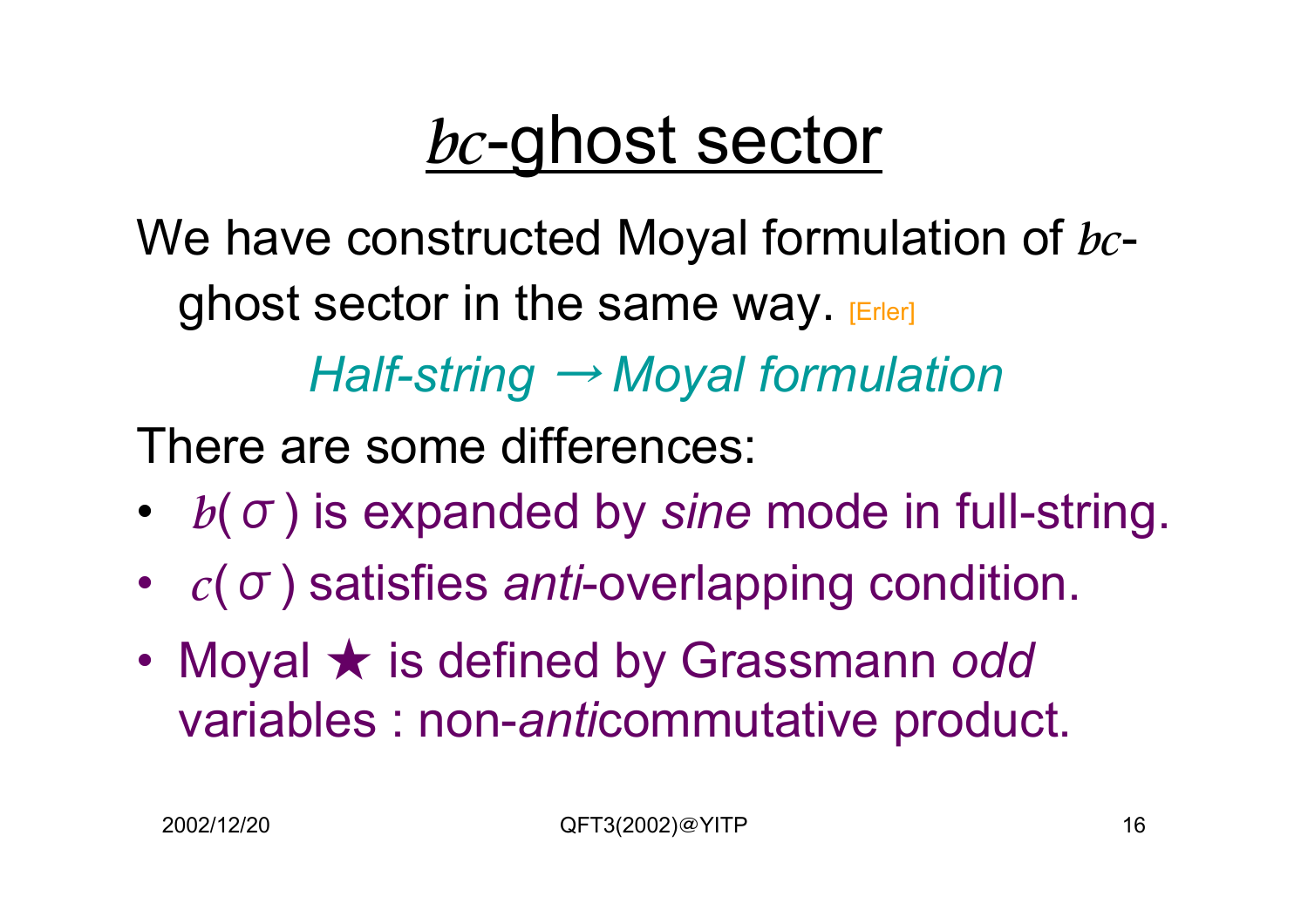### Neumann coefficients

From identification with oscillator approach:

 $\left(A_{c1}\left[\left.\xi_0^{\scriptscriptstyle{(1)}}\right]\right.\star\!,\!A_{c2}\left[\left.\xi_0^{\scriptscriptstyle{(2)}}\right]\right.\star\!,\!A_{c3}\left[\left.\xi_0^{\scriptscriptstyle{(3)}}\right]\right)\right)$ where  $\text{Tr}(A) = \int dx_e dp_e dx_o dp_o dy_o dq_o A \mid x, x_e, p_e, \xi_0, x_o, p_o, y_o, q_o \mid$ 0  $\sqrt{2}$   $\sqrt{2}$   $\sqrt{2}$   $\sqrt{2}$   $\sqrt{2}$   $\sqrt{2}$   $\sqrt{2}$   $\sqrt{2}$   $\sqrt{2}$   $\sqrt{2}$   $\sqrt{2}$   $\sqrt{2}$   $\sqrt{2}$   $\sqrt{2}$   $\sqrt{2}$   $\sqrt{2}$   $\sqrt{2}$   $\sqrt{2}$   $\sqrt{2}$   $\sqrt{2}$   $\sqrt{2}$   $\sqrt{2}$   $\sqrt{2}$   $\sqrt{2}$   $\sqrt{2}$   $\sqrt{2}$   $\sqrt{2}$   $\sqrt$  $(1)$   $J \not\in (2)$   $J \not\in (3)$ 0  $u_{50}$   $u_{50}$   $11 \times c1$   $s_0$   $r^2c2$   $s_0$   $r^2c3$  $\mathbb{E}\left[\|\Psi_{c2}\| \|\Psi_{c3}\| \|V_3\| \right]$ and  $|\Psi c\rangle$ : coherent state, we define Neumann coefficients in MSFT Tr *d c* **l**  $\left[\begin{array}{cc} -c & -c \\ c & -c \end{array}\right]$  $\int d^d x d\xi_0^{(1)} d\xi_0^{(2)} d\xi_0^{(3)} \text{Tr}\left(A_{c1} \left[ \xi_0^{(1)} \right] \star A_{c2} \left[ \xi_0^{(2)} \right] \star A_{c3} \left[ \xi_0^{(3)} \right]$  $\int dx^{\vphantom{1}}_{e}dp^{\vphantom{1}}_{e}dx_{\vphantom{1}}dp^{\vphantom{1}}_{o}dy^{\vphantom{1}}_{o}dq^{\vphantom{1}}_{o}A\Big[\,\overline{x},x^{\vphantom{1}}_{e},p^{\vphantom{1}}_{e},\xi^{\vphantom{1}}_{o},x^{\vphantom{1}}_{o},p^{\vphantom{1}}_{o},y^{\vphantom{1}}_{o},q^{\vphantom{1}}_{o}\Big]$ ∼ $\star A_{\scriptscriptstyle{c}}$   $\xi_{\scriptscriptstyle{c}}^{\scriptscriptstyle{(2)}}$   $\star$ 

Then Gross-Jevicki's Neumann coefficients relations are all satisfied for arbitrary  $\,\kappa_{_e}^{},\kappa_{_o}^{},N_\cdot$ 

$$
M^{11} + M^{12} + M^{13} = 1, \cdots, \widetilde{M}^{11} + \widetilde{M}^{12} + \widetilde{M}^{13} = 1, \cdots
$$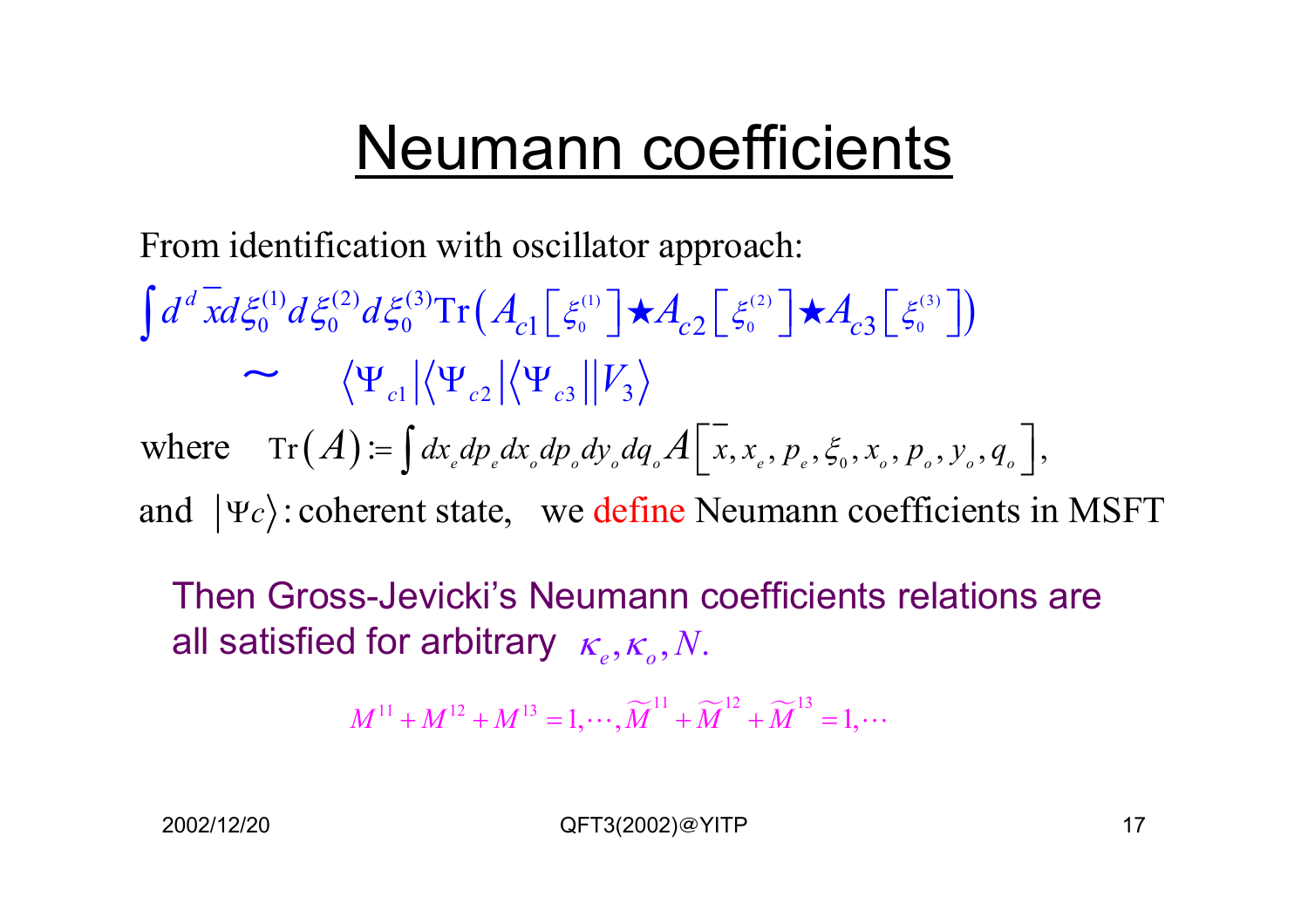### **Summary and Discussion**

- $\bullet\;$  We developed the method to compute Feynman diagrams in MSFT:
- (a) Monoid algebra in noncommutative ξ-space
- (b) non-diagonal propagator + phase in momentum-space
	- All computations are gaussian integration and can be applied to any frequencies and **finite** *N* : Well-defined!
- $\bullet\;$  We also formulated MSFT in  $bc$  ghost sector where we use Grassmann odd variables version of Moyal product.
- We reproduced Gross-Jevicki relations among Neumann coefficients for arbitrary  $\kappa_e, \kappa_o, N$  and correct spectrum in 1-loop vacuum amplitude.

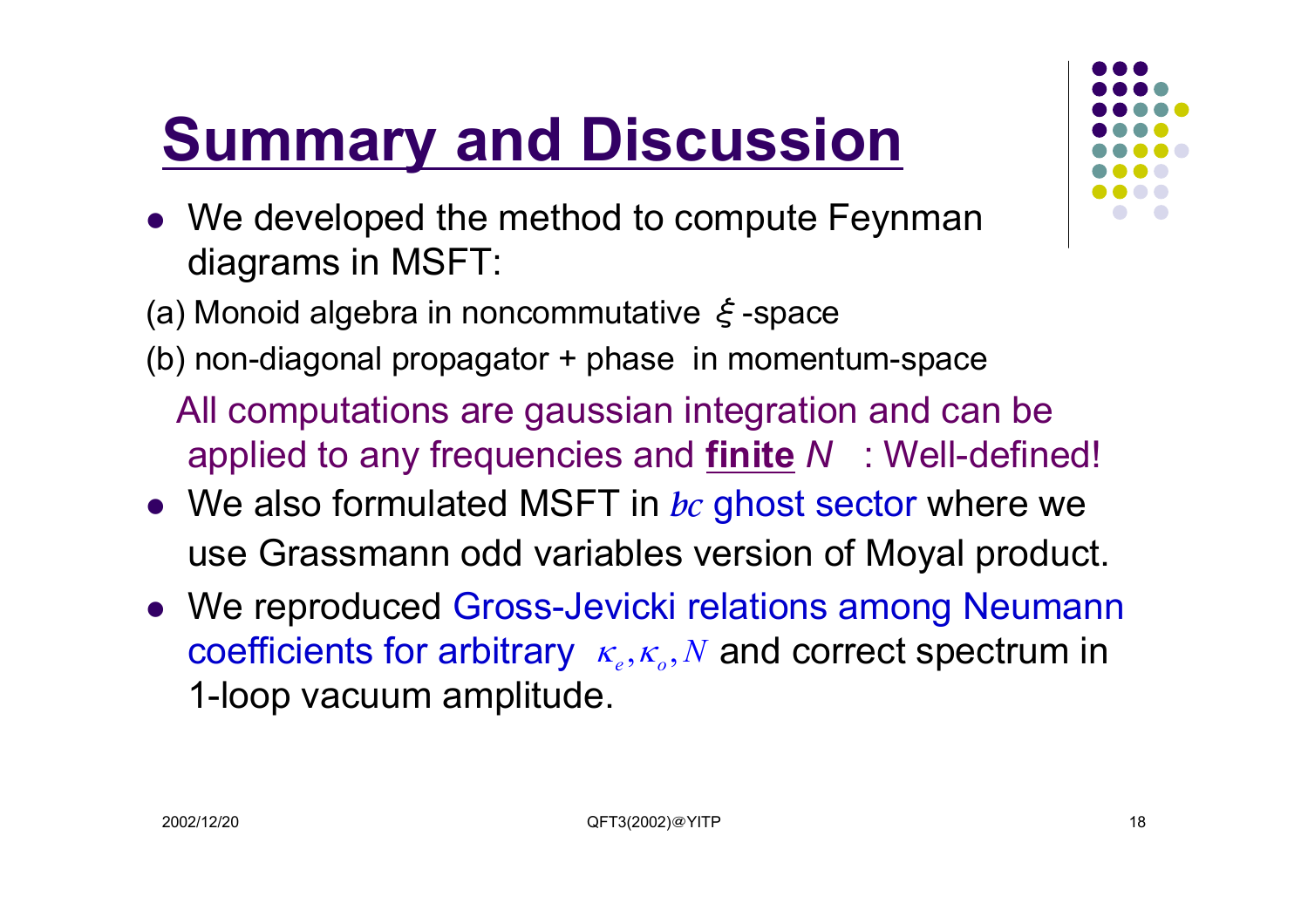### Problems

Can we reproduce the Veneziano amplitude in MSFT? Gauge symmetry ? Definition of BRST charge?  $\bm{\mathsf{Restriction~to~}}\bm{\mathsf{\kappa}}_{e},\bm{\mathsf{\kappa}}_{o},N,d$  ?

### Non-perturbative vacuum?